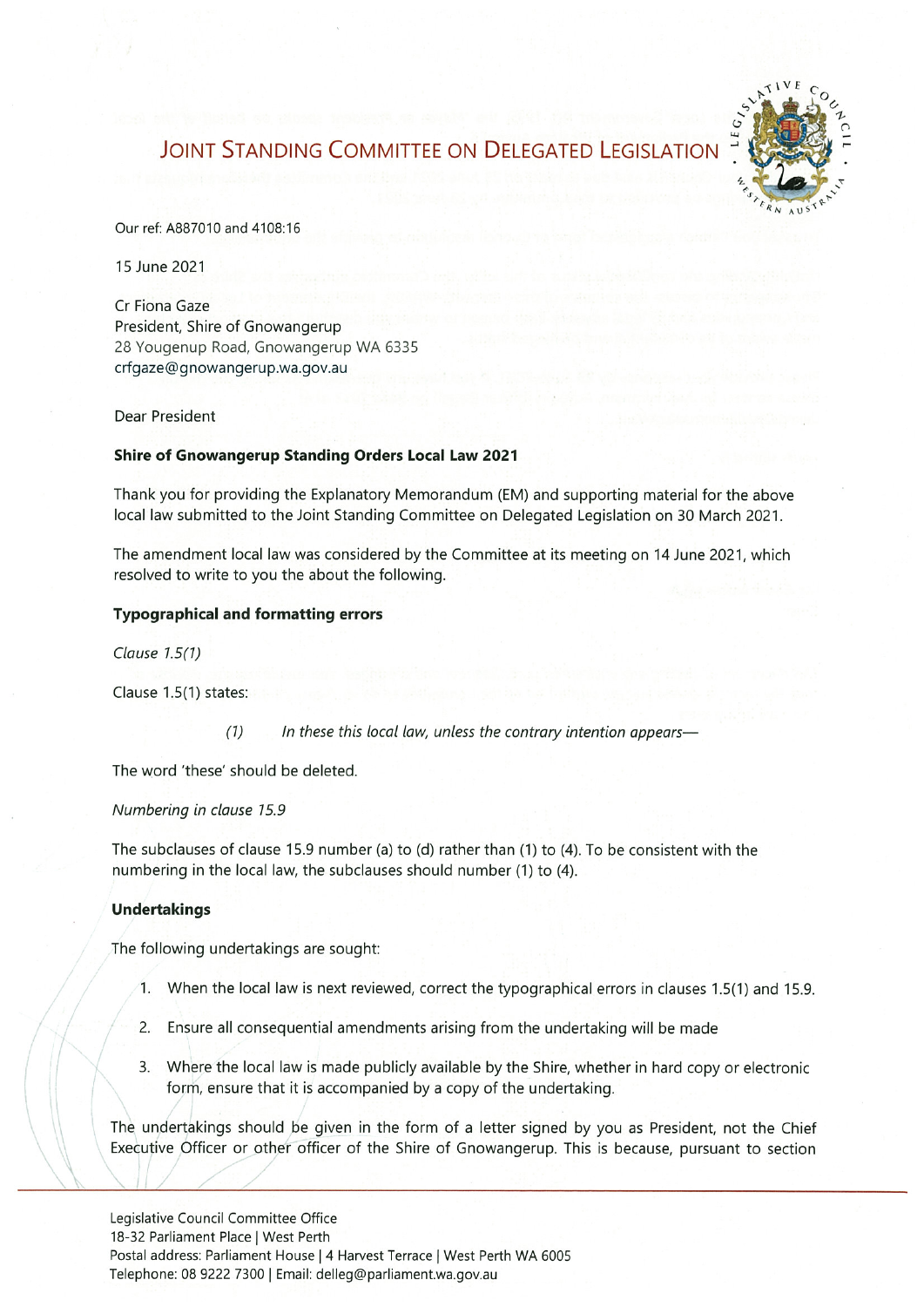2.8(1)(d) of the Local Government Act 1995, the 'Mayor or President speaks on behalf of the local government' to the Parliament of Western Australia.

I note that your Council is next due to meet on 23 June 2021 and the Committee therefore requests that the undertakings be provided to the Committee by 28 June 2021.

To assist you I attach a suggested form of Council resolution to provide the undertakings.

Notwithstanding the confidential status of this letter, the Committee authorises the Shire of Gnowangerup to discuss the contents of this letter with WALGA, the Department of Local Government and Communities and its legal advisers. Each person to whom you distribute this material must be made aware of its confidential and privileged status.

Please provide your response by 28 June 2021. If you have any queries in relation to this matter, please contact Mr Alex Hickman, Advisory Officer (Legal) on 9420 7633 or at delleg@parliament.wa.gov.au.

Yours sincerely

 $\sqrt{2}$ 

Mr Geofr Baker MLA Chair

This document (including any enclosures) is confidential and privileged. You should not use, disclose or copy the material unless you are authorised by the Committee to do so. Please contact Committee staff if you have any queries.